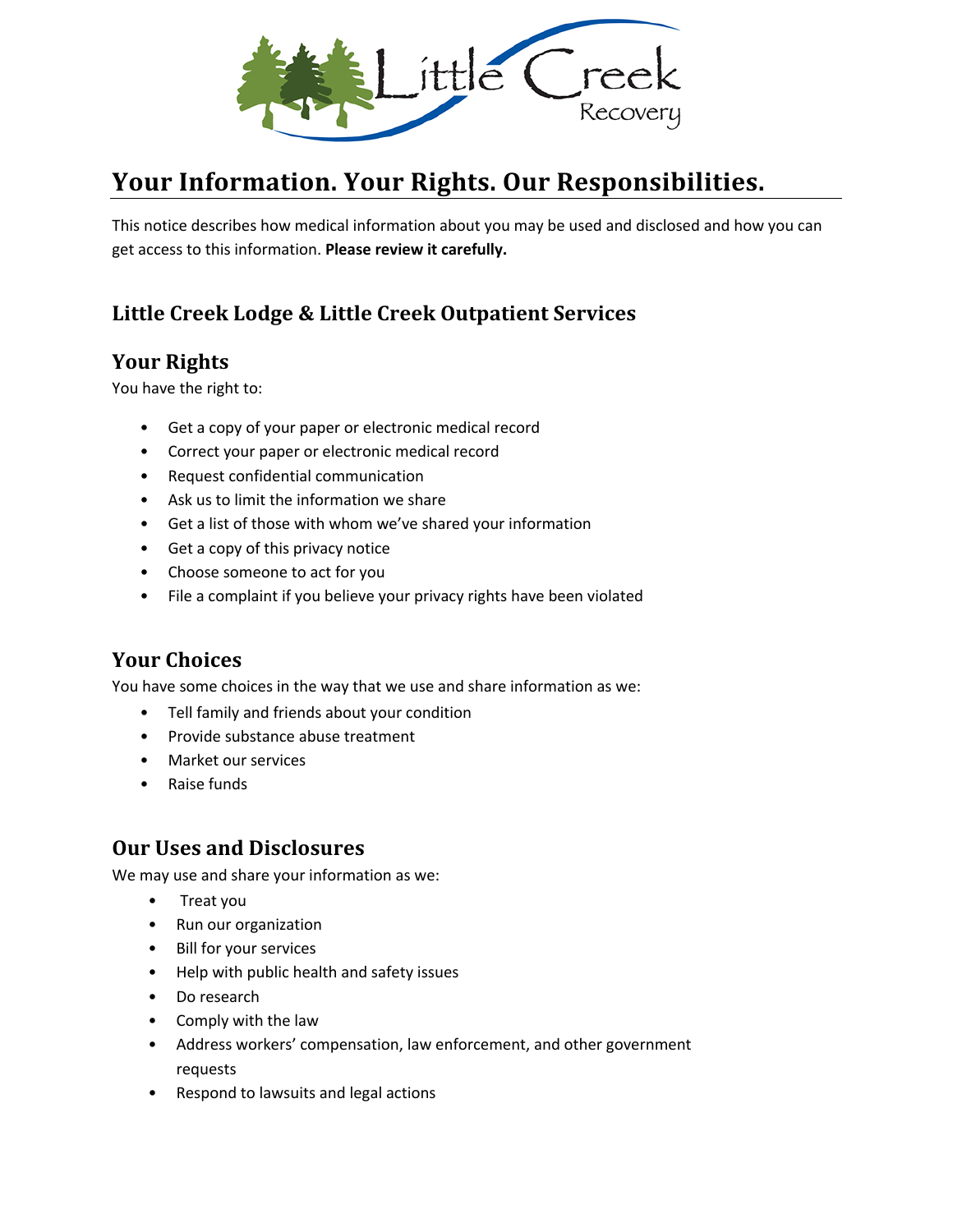

### **Your Rights**

**When it comes to your health information, you have certain rights.** This section explains your rights and some of our responsibilities to help you.

#### **Get an electronic or paper copy of your medical record**

- You can ask to see or get an electronic or paper copy of your medical record and other health information we have about you. Ask us how to do this.
- We will provide a copy or a summary of your health information, usually within 30 days of your request. We may charge a reasonable, cost-based fee.

#### **Ask us to correct your medical record**

- You can ask us to correct health information about you that you think is incorrect or incomplete. Ask us how to do this.
- We may say "no" to your request, but we'll tell you why in writing within 60 days.

#### **Request confidential communications**

- You can ask us to contact you in a specific way (for example, cell, home or office phone) or to send mail or email to a different address.
- We will say "yes" to all reasonable requests.

#### **Ask us to limit what we use or share**

- You can ask us not to use or share certain health information for treatment, payment, or our operations. We are not required to agree to your request, and we may say "no" if it would affect your care.
- If you pay for a service or health care item out-of-pocket in full, you can ask us not to share that information for the purpose of payment or our operations with your health insurer. We will say "yes" unless a law requires us to share that information.

#### **Get a list of those with whom we've shared information**

- You can ask for a list (accounting) of the times we've shared your health information for six years prior to the date you ask, who we shared it with, and why.
- We will include all the disclosures except for those about treatment, payment, and health care operations, and certain other disclosures (such as any you asked us to make). We'll provide one accounting a year for free but will charge a reasonable, cost-based fee if you ask for another one within 12 months.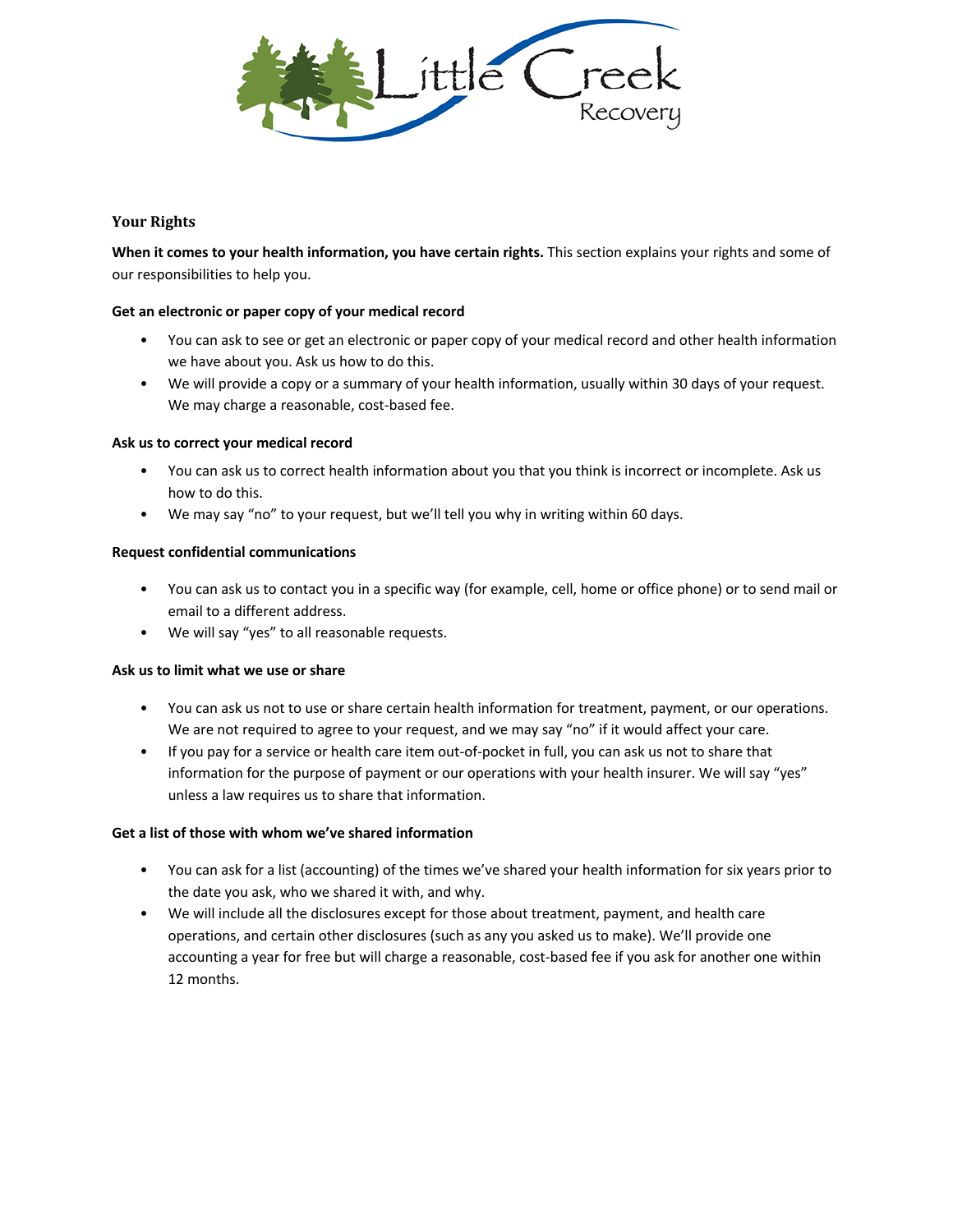

#### **Get a copy of this privacy notice**

You can ask for a paper copy of this notice at any time, even if you have agreed to receive the notice electronically. We will provide you with a paper copy promptly.

#### **Choose someone to act for you**

- If you have given someone medical power of attorney or if someone is your legal guardian, that person can exercise your rights and make choices about your health information.
- We will make sure the person has this authority and can act for you before we take any action.

#### **File a complaint if you feel your rights are violated**

- You can complain if you feel we have violated your rights by contacting us using the information on page 1.
- You can file a complaint with the U.S. Department of Health and Human Services Office for Civil Rights by sending a letter to 200 Independence Avenue, S.W., Washington, D.C. 20201, calling 1-877-696-6775, or visiting **www.hhs.gov/ocr/privacy/hipaa/complaints/.**
- We will not retaliate against you for filing a complaint.

#### **Your Choices**

**For certain health information, you can tell us your choices about what we share.** If you have a clear preference for how we share your information in the situations described below, talk to us. Tell us what you want us to do, and we will follow your instructions.

In these cases, you have both the right and choice to tell us to:

- Share information with your family, close friends, or others involved in your care
- Share information in a disaster relief situation
- Include your information in a hospital directory

*If you are not able to tell us your preference, for example if you are unconscious, we may go ahead and share your information if we believe it is in your best interest. We may also share your information when needed to lessen a serious and imminent threat to health or safety.*

In these cases we never share your information unless you give us written permission:

- Marketing purposes
- Sale of your information
- Most sharing of psychotherapy notes

In the case of fundraising:

• We may contact you for fundraising efforts, but you can tell us not to contact you again.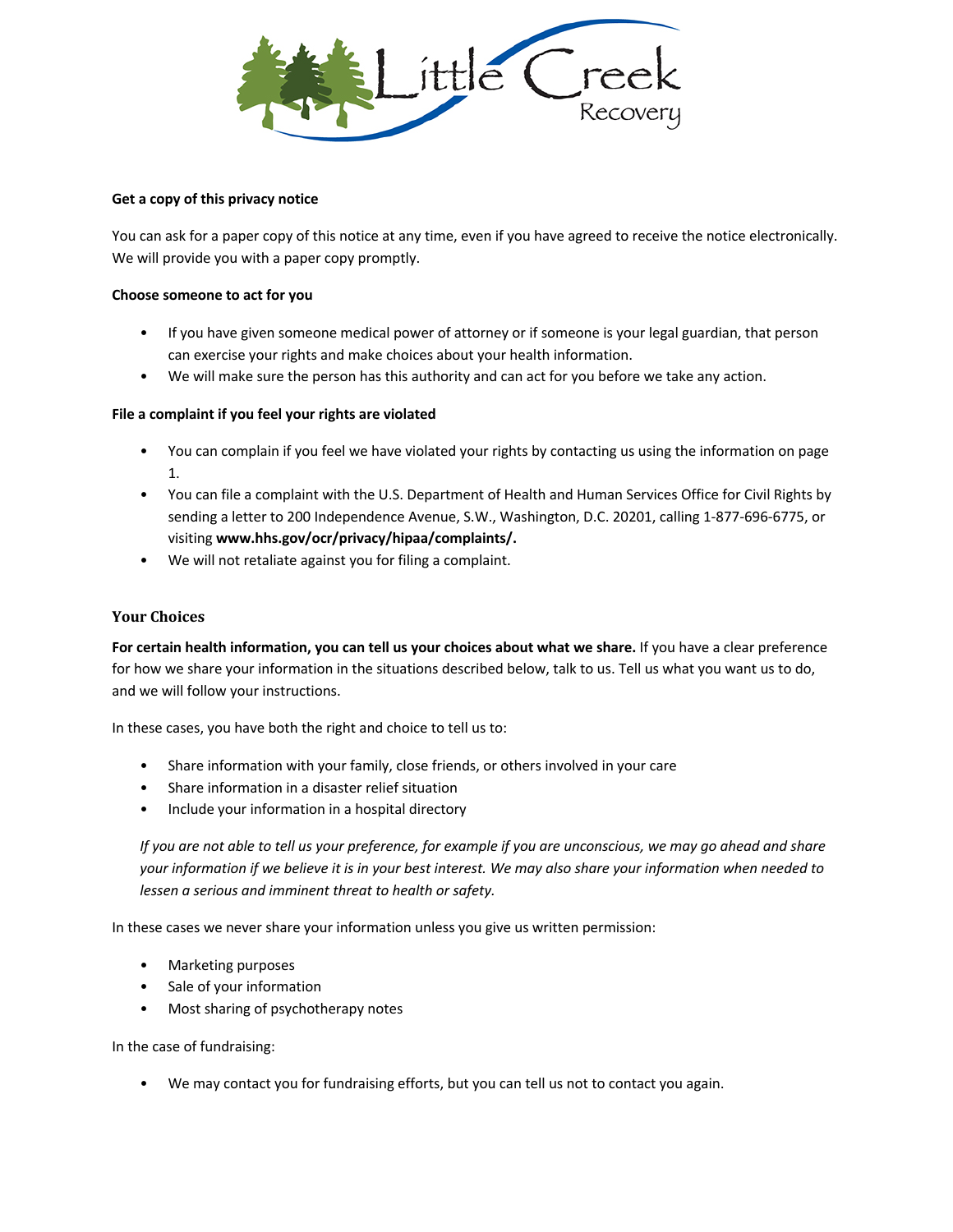

#### **Our Uses and Disclosures**

#### How do we typically use or share your health information?

We typically use or share your health information in the following ways.

#### **Treat you**

We can use your health information and share it with other professionals who are treating you.

*Example: A doctor treating you for an injury asks another doctor about your overall health condition.*

#### **Run our organization**

We can use and share your health information to run our practice, improve your care, and contact you when necessary.

*Example: We use health information about you to manage your treatment and services.* 

#### **Bill for your services**

We can use and share your health information to bill and get payment from health plans or other entities.

*Example: We give information about you to your health insurance plan so it will pay for your services.* 

#### How else can we use or share your health information?

We are allowed or required to share your information in other ways – usually in ways that contribute to the public good, such as public health and research. We have to meet many conditions in the law before we can share your information for these purposes. For more information see:

www.hhs.gov/ocr/privacy/hipaa/understanding/consumers/index.html**.**

#### **Help with public health and safety issues**

We can share health information about you for certain situations such as:

- Preventing disease
- Helping with product recalls
- Reporting adverse reactions to medications
- Reporting suspected abuse, neglect, or domestic violence
- Preventing or reducing a serious threat to anyone's health or safety

#### **Do research**

We can use or share your information for health research.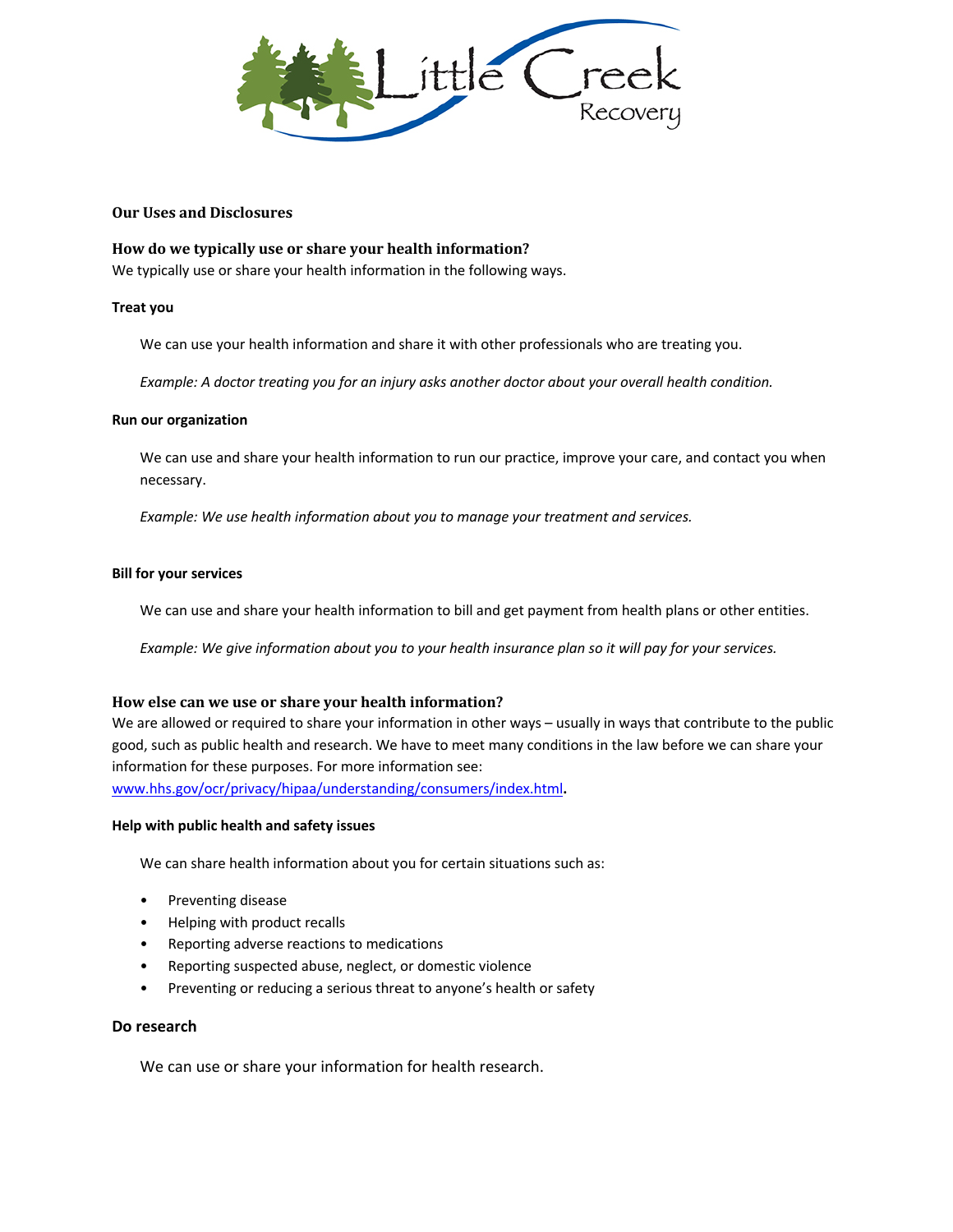

### **Comply with the law**

We will share information about you if state or federal laws require it, including with the Department of Health and Human Services if it wants to see that we're complying with federal privacy law.

### **Address workers' compensation, law enforcement, and other government requests**

We can use or share health information about you:

- For workers' compensation claims
- For law enforcement purposes or with a law enforcement official
- With health oversight agencies for activities authorized by law
- For special government functions such as military, national security, and presidential protective services

### **Respond to lawsuits and legal actions**

We can share health information about you in response to a court or administrative order, or in response to a subpoena.

### **Our Responsibilities**

- We are required by law to maintain the privacy and security of your protected health information.
- We will let you know promptly if a breach occurs that may have compromised the privacy or security of your information.
- We must follow the duties and privacy practices described in this notice and give you a copy of it.
- We will not use or share your information other than as described here unless you tell us we can in writing. If you tell us we can, you may change your mind at any time. Let us know in writing if you change your mind.

For more information see: www.hhs.gov/ocr/privacy/hipaa/understanding/consumers/noticepp.html**.**

### **Changes to the Terms of this Notice**

We can change the terms of this notice, and the changes will apply to all information we have about you. The new notice will be available upon request, in our office, and on our web site.